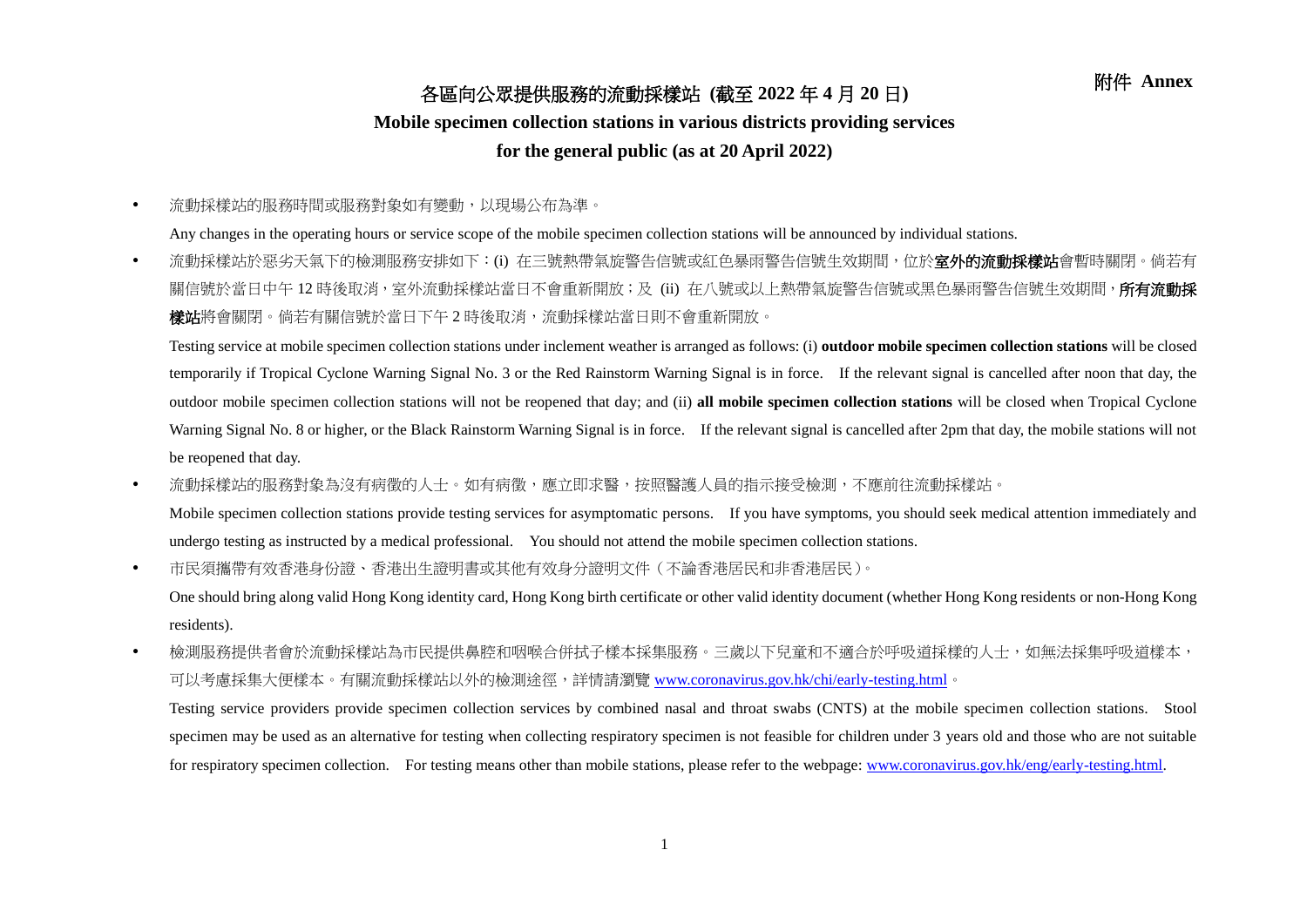| 地區                          | 流動採樣站                                                                                                                                                                 | 開放日期                                        | 服務時間                   | 服務對象                                                                                                                                        |
|-----------------------------|-----------------------------------------------------------------------------------------------------------------------------------------------------------------------|---------------------------------------------|------------------------|---------------------------------------------------------------------------------------------------------------------------------------------|
| <b>District</b>             | Mobile specimen collection station                                                                                                                                    | <b>Opening dates</b>                        | <b>Operating hours</b> | <b>Service scope</b>                                                                                                                        |
| 港島 Hong Kong Island         |                                                                                                                                                                       |                                             |                        |                                                                                                                                             |
| 中西區<br>Central &<br>Western | 中環愛丁堡廣場<br>Edinburgh Place, Central<br>堅彌地城遊樂場<br>(科士街與士美菲路交界)<br>Kennedy Town Playground<br>(Junction of Forbes Street and Smithfield)                               | 每日 (直至另行通知)<br>Daily (until further notice) | 8am-8pm<br>10am-8pm    | 須接受強制檢測的當區居民及工作人員以<br>及「願檢盡檢」人士<br>Local residents and workers subject to<br>compulsory testing and persons undergoing<br>voluntary testing |
| 灣仔<br>Wan Chai              | 修頓遊樂場 (入口位於莊士敦道)<br>Southorn Playground (Entrance at<br>Johnston Road)<br>維多利亞公園 6號足球場<br>(近港鐵天后站)<br>No. 6 Soccer Pitch, Victoria Park<br>(near Tin Hau MTR station) | 每日 (直至另行通知)<br>Daily (until further notice) | 10am-8pm               | 須接受強制檢測的當區居民及工作人員以<br>及「願檢盡檢」人士<br>Local residents and workers subject to<br>compulsory testing and persons undergoing<br>voluntary testing |
| 東區<br>Eastern               | 愛秩序灣遊樂場 (近筲箕灣港鐵站)<br>Aldrich Bay Playground (near Shau Kei<br>Wan MTR Station)<br>小西灣社區會堂 ◆<br>Siu Sai Wan Community Hall ◆                                           | 每日 (直至另行通知)<br>Daily (until further notice) | 10am-8pm               | 須接受強制檢測的當區居民及工作人員以<br>及「願檢盡檢」人士<br>Local residents and workers subject to<br>compulsory testing and persons undergoing<br>voluntary testing |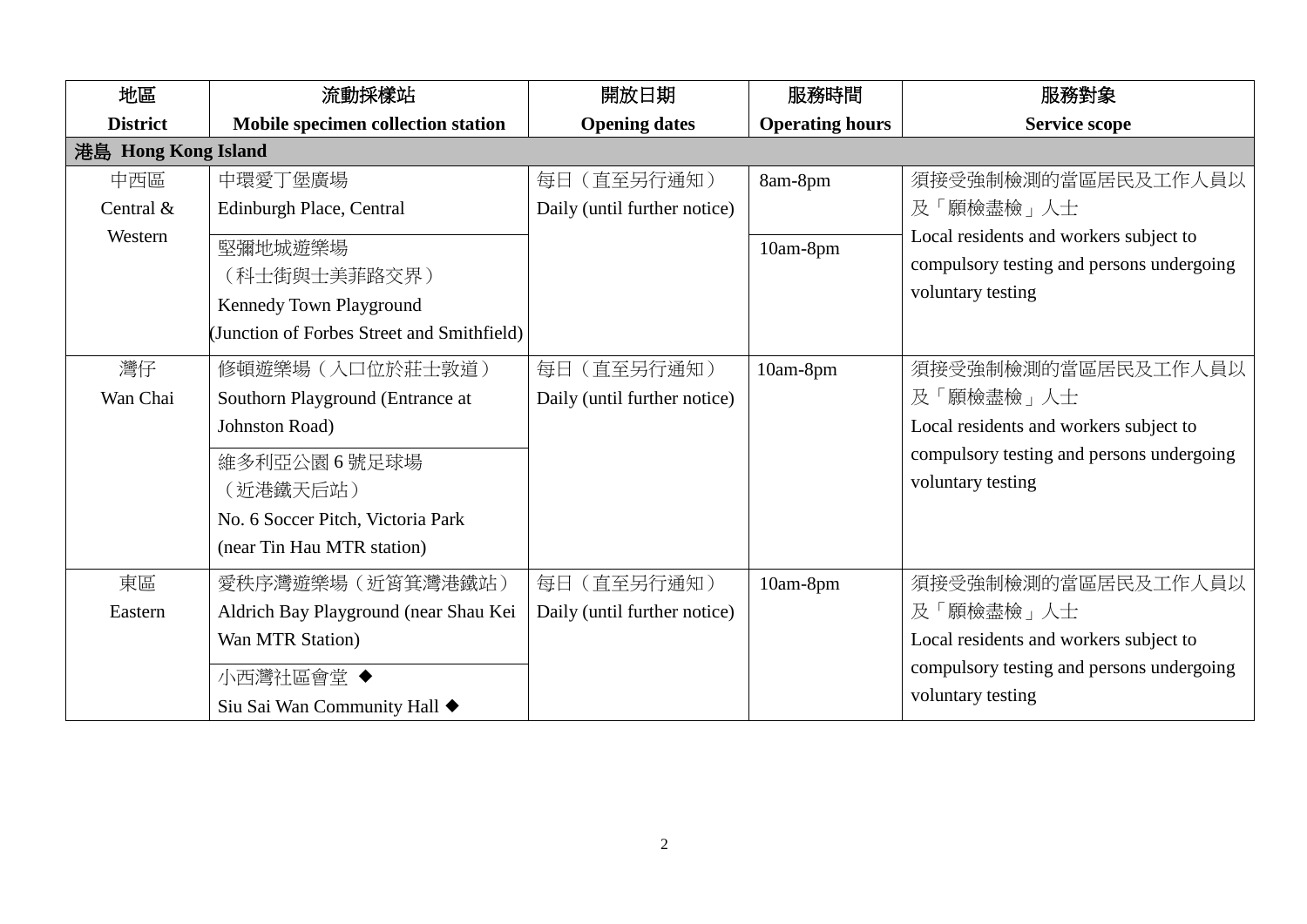| 南區                  | 香港仔體育館 ◆                              | 每日 (直至另行通知)                  | 10am-8pm | 須接受強制檢測的當區居民及工作人員以                        |
|---------------------|---------------------------------------|------------------------------|----------|-------------------------------------------|
| Southern            | Aberdeen Sports Centre ◆              | Daily (until further notice) |          | 及「願檢盡檢」人士                                 |
|                     |                                       |                              |          | Local residents and workers subject to    |
|                     |                                       |                              |          | compulsory testing and persons undergoing |
|                     |                                       |                              |          | voluntary testing                         |
|                     |                                       |                              |          |                                           |
| 九龍 Kowloon          |                                       |                              |          |                                           |
| 黃大仙                 | 黃大仙廣場                                 | 每日 (直至另行通知)                  | 8am-8pm  | 須接受強制檢測的當區居民及工作人員以                        |
| Wong Tai Sin        | Wong Tai Sin Square                   | Daily (until further notice) |          | 及「願檢盡檢」人士                                 |
|                     | 睦鄰街遊樂場                                |                              | 10am-8pm | Local residents and workers subject to    |
|                     | Muk Lun Street Playground             |                              |          | compulsory testing and persons undergoing |
|                     | 慈樂邨樂歡樓底層二樓                            |                              |          | voluntary testing                         |
|                     | 慈雲山社區會堂◆                              |                              |          |                                           |
|                     | Tsz Wan Shan Community Hall           |                              |          |                                           |
|                     | LG2/F, Lok Foon House, Tsz Lok        |                              |          |                                           |
|                     | Estate $\blacklozenge$                |                              |          |                                           |
|                     | 彩雲(二)邨明麗樓對出有蓋籃球場◆                     |                              |          |                                           |
|                     | Covered basketball court outside Ming |                              |          |                                           |
|                     | Lai House, Choi Wan (II) Estate ◆     |                              |          |                                           |
| 九龍城                 | 紅磡大環山公園                               | 每日 (直至另行通知)                  | 10am-8pm | 須接受強制檢測的當區居民及工作人員以                        |
| <b>Kowloon City</b> | Tai Wan Shan Park, Hung Hom           | Daily (until further notice) |          | 及「願檢盡檢」人士                                 |
|                     | 亞皆老街遊樂場                               |                              |          | Local residents and workers subject to    |
|                     | Argyle Street Playground              |                              |          | compulsory testing and persons undergoing |
|                     |                                       |                              |          | voluntary testing                         |
|                     | 何文田公園                                 |                              |          |                                           |
|                     | Ho Man Tin Park                       |                              |          |                                           |
|                     |                                       |                              |          |                                           |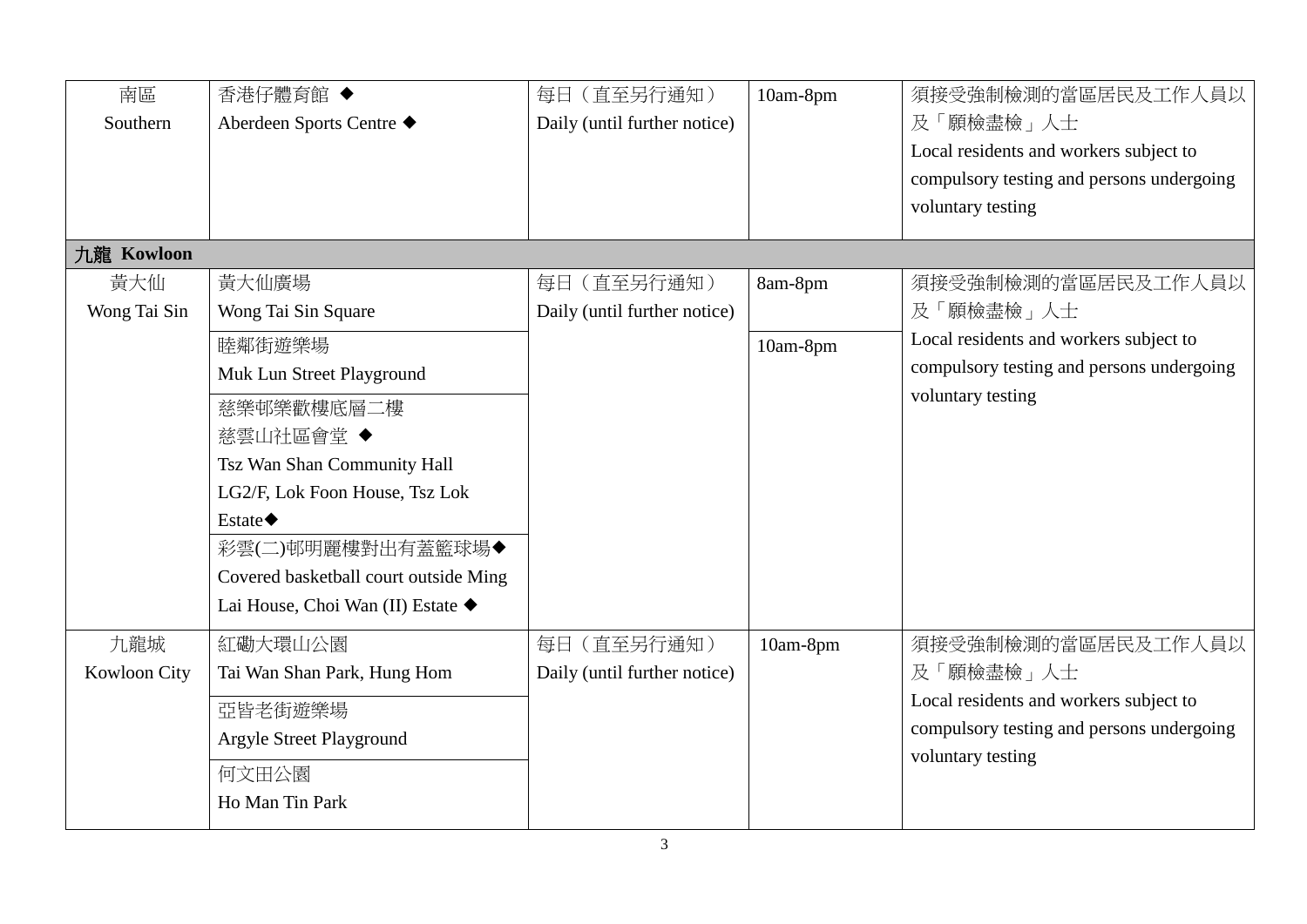|                 | 啟德車站廣場露天廣場<br>(近港鐵啟德站 B 出口)<br>Open Plaza of Kai Tak Station Square<br>(near Exit B of Kai Tak MTR Station)                                    |                                             |          |                                                                                                                                             |
|-----------------|------------------------------------------------------------------------------------------------------------------------------------------------|---------------------------------------------|----------|---------------------------------------------------------------------------------------------------------------------------------------------|
| 觀塘<br>Kwun Tong | 坪石邨黃石樓旁籃球場<br>Basketball courts next to Wong Shek<br>House, Ping Shek Estate<br>翠屏道6號觀塘遊樂場<br>Kwun Tong Recreation Ground, 6 Tsui<br>Ping Road | 每日 (直至另行通知)<br>Daily (until further notice) | 10am-8pm | 須接受強制檢測的當區居民及工作人員以<br>及「願檢盡檢」人士<br>Local residents and workers subject to<br>compulsory testing and persons undergoing<br>voluntary testing |
|                 | 觀塘秀明道公園<br>Sau Ming Road Park, Kwun Tong<br>藍田配水庫遊樂場<br>Lam Tin Service Reservoir Playground                                                   |                                             |          |                                                                                                                                             |
| 深水埗             | 深水埗楓樹街遊樂場                                                                                                                                      | 每日 (直至另行通知)                                 | 8am-8pm  | 須接受強制檢測的當區居民及工作人員以                                                                                                                          |
| Sham Shui Po    | (長沙灣道及楓樹街交界)<br>Maple Street Playground, Sham Shui Po<br>(Junction of Cheung Sha Wan Road and<br>Maple Street)                                 | Daily (until further notice)                |          | 及「願檢盡檢」人士<br>Local residents and workers subject to<br>compulsory testing and persons undergoing<br>voluntary testing                       |
|                 | 深水埗富昌邨籃球場<br>(近港鐵南昌站)<br>Basketball court of Fu Cheong Estate,<br>Sham Shui Po (near Nam Cheong MTR<br>Station)                                |                                             | 10am-8pm |                                                                                                                                             |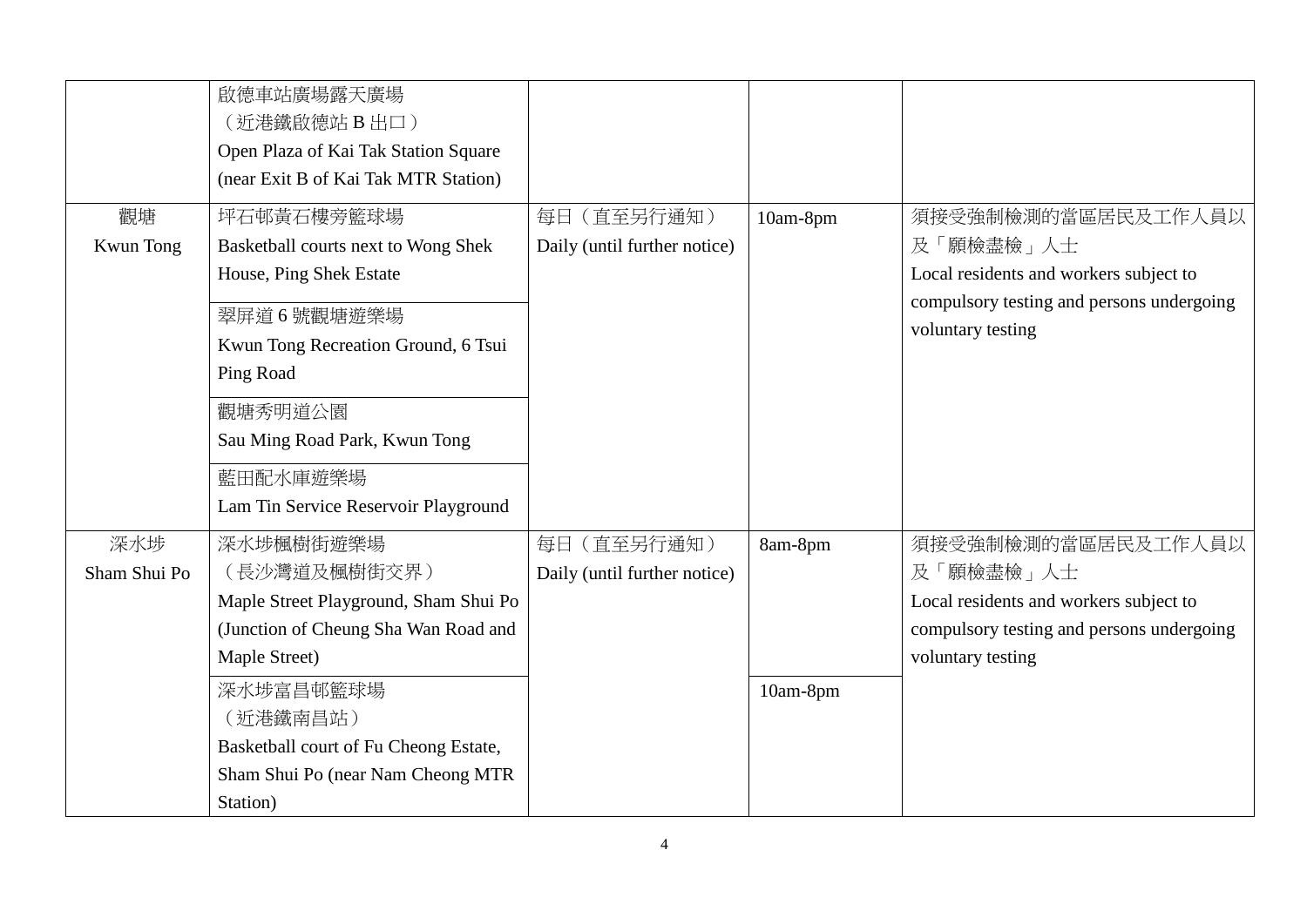|                      | 長沙灣遊樂場<br>(近港鐵長沙灣站 B出口)<br>Cheung Sha Wan Playground (neat Exit<br>B of Cheung Sha Wan MTR station)<br>保安道遊樂場<br>(保安道及長發街交界)<br>Po On Road Playground (Junction of Po<br>On Road and Cheung Fat Street)<br>荔枝角公園一期硬地足球場<br>(近港鐵美孚站 C1 出口)<br>Hard-surfaced Soccer Pitch, Lai Chi<br>Kok Park Stage I (near Exit C1 of Mei<br>Foo MTR Station) |                                             |          |                                                                                                                                             |
|----------------------|-----------------------------------------------------------------------------------------------------------------------------------------------------------------------------------------------------------------------------------------------------------------------------------------------------------------------------------------------|---------------------------------------------|----------|---------------------------------------------------------------------------------------------------------------------------------------------|
| 油尖旺<br>Yau Tsim Mong | 大角咀體育館 ◆<br>Tai Kok Tsui Sports Centre ◆<br>旺角麥花臣遊樂場<br>MacPherson Playground, Mong Kok<br>油麻地鴉打街臨時遊樂場<br>Arthur Street Temporary Playground,<br>Yau Ma Tei<br>九龍公園小型足球場<br>(近港鐵佐敦站 C 出口)<br>Mini-Soccer Pitch, Kowloon Park<br>(near Exit C of Jordan MTR Station)                                                                           | 每日 (直至另行通知)<br>Daily (until further notice) | 10am-8pm | 須接受強制檢測的當區居民及工作人員以<br>及「願檢盡檢」人士<br>Local residents and workers subject to<br>compulsory testing and persons undergoing<br>voluntary testing |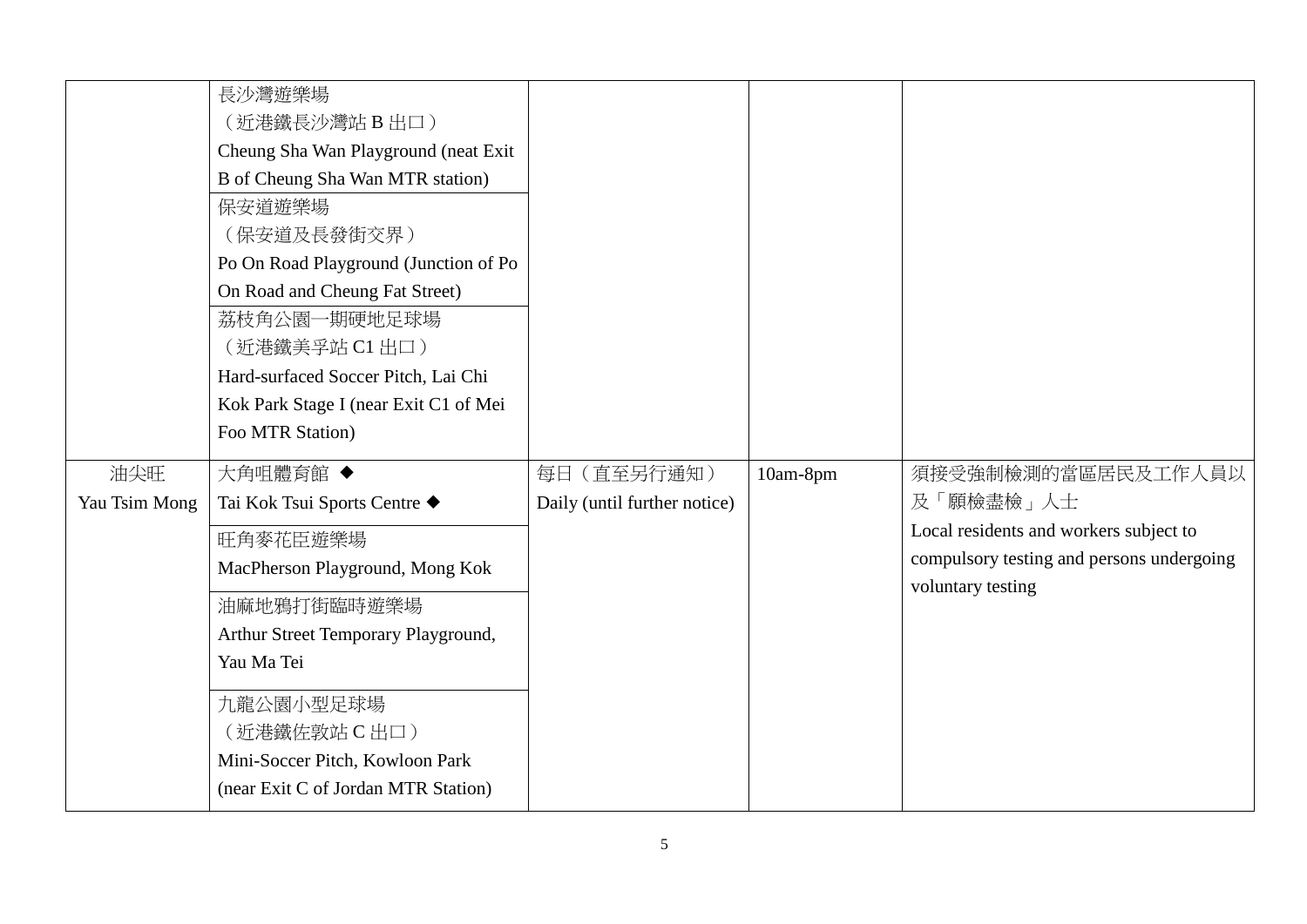|                  | 新界 New Territories                      |                              |          |                                           |  |
|------------------|-----------------------------------------|------------------------------|----------|-------------------------------------------|--|
| 西貢               | 唐明街公園 (近港鐵將軍澳站)                         | 每日(直至另行通知)                   | 10am-8pm | 須接受強制檢測的當區居民及工作人員以                        |  |
| Sai Kung         | Tong Ming Street Park                   | Daily (until further notice) |          | 及「願檢盡檢」人士                                 |  |
|                  | (near Tseung Kwan O MTR station)        |                              |          | Local residents and workers subject to    |  |
|                  | 寶康公園七人硬地足球場                             |                              |          | compulsory testing and persons undergoing |  |
|                  | (近港鐵寶琳站)                                |                              |          | voluntary testing                         |  |
|                  | 7-a-side Hard-surfaced Soccer Pitch, Po |                              |          |                                           |  |
|                  | Hong Park (near Po Lam MTR station)     |                              |          |                                           |  |
|                  |                                         |                              |          |                                           |  |
|                  | 西貢市中心惠民路遊樂場                             |                              |          |                                           |  |
|                  | Wai Man Road Playground, Sai Kung       |                              |          |                                           |  |
|                  | <b>Town Centre</b>                      |                              |          |                                           |  |
| 荃灣               | 荃灣公園 4號網球場旁空地                           | 每日 (直至另行通知)                  | 8am-8pm  | 須接受強制檢測的當區居民及工作人員以                        |  |
| <b>Tsuen Wan</b> | Open space next to Tennis Court no.4 at | Daily (until further notice) |          | 及「願檢盡檢」人士                                 |  |
|                  | <b>Tsuen Wan Park</b>                   |                              |          | Local residents and workers subject to    |  |
|                  | 沙咀道遊樂場                                  |                              |          | compulsory testing and persons undergoing |  |
|                  | Sha Tsui Road Playground                |                              |          | voluntary testing                         |  |
|                  | 荃景圍體育館 ◆                                |                              | 10am-8pm |                                           |  |
|                  | Tsuen King Circuit Sports Centre ◆      |                              |          |                                           |  |
|                  |                                         |                              |          |                                           |  |
| 葵青               | 大窩口社區中心◆                                | 每日 (直至另行通知)                  | 8am-8pm  | 須接受強制檢測的當區居民及工作人員以                        |  |
| Kwai Tsing       | Tai Wo Hau Estate Community Centre ◆    | Daily (until further notice) |          | 及「願檢盡檢」人士                                 |  |
|                  | 石排街公園                                   |                              | 10am-8pm | Local residents and workers subject to    |  |
|                  | <b>Shek Pai Street Park</b>             |                              |          | compulsory testing and persons undergoing |  |
|                  |                                         |                              |          |                                           |  |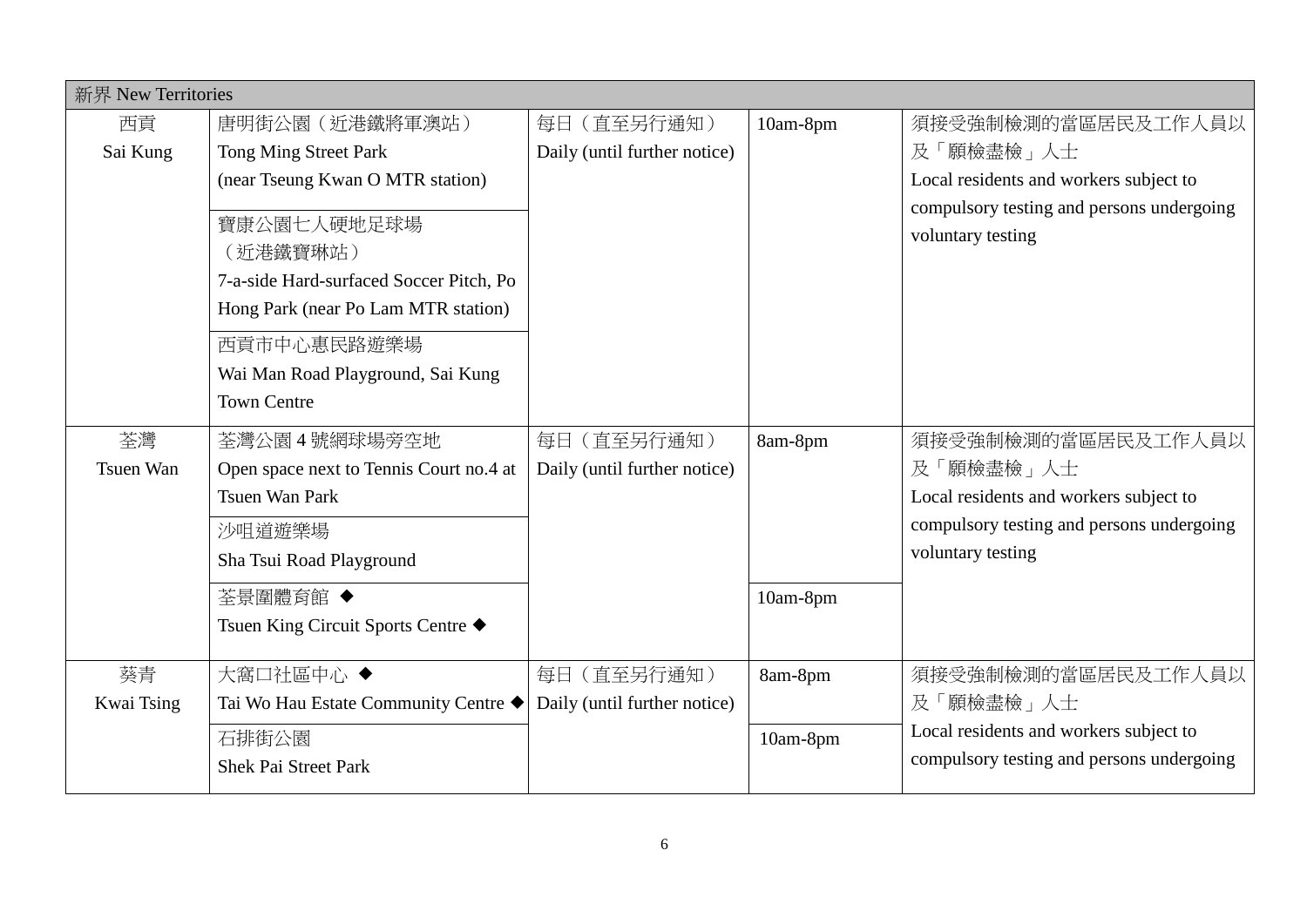| 葵涌新區公園 (近港鐵葵興站)                      |                                 |               | voluntary testing                      |
|--------------------------------------|---------------------------------|---------------|----------------------------------------|
| Kwai Chung San Kui Park              |                                 |               |                                        |
| (near Kwai Hing MTR station)         |                                 |               |                                        |
| 葵涌運動場硬地足球場                           |                                 |               |                                        |
| (近港鐵葵芳站)                             |                                 |               |                                        |
| Hard-surfaced Soccer Pitch of Kwai   |                                 |               |                                        |
| Chung Sports Ground (near Kwai Fong  |                                 |               |                                        |
| MTR station)                         |                                 |               |                                        |
| 青衣游泳池外空地                             |                                 |               |                                        |
| Open area outside Tsing Yi Swimming  |                                 |               |                                        |
| Pool                                 |                                 |               |                                        |
| 長發社區中心 ◆                             |                                 |               |                                        |
| Cheung Fat Estate Community Centre ◆ |                                 |               |                                        |
| 葵涌石蔭東邨蔭興樓對出排球場                       | 20-4-2022                       | 10am-8pm      | 須接受強制檢測的石蔭東邨居民及工作人                     |
| Volleyball court outside Yam Hing    |                                 |               | 員                                      |
| House, Shek Yam East Estate, Kwai    | 21-4-2022                       | 10am-6pm      | Residents and workers of Shek Yam East |
| Chung                                |                                 |               | Estate subject to compulsory testing   |
|                                      |                                 |               |                                        |
| 青衣長康邨康祥樓對出籃球場                        | 20-4-2022                       | 10am-8pm      | 須接受強制檢測的長康邨居民及工作人員                     |
| Basketball court outside Hong Cheung |                                 |               | Residents and workers of Cheung Hong   |
| House, Cheung Hong Estate, Tsing Yi  | 21-4-2022                       | 10am-6pm      | Estate subject to compulsory testing   |
|                                      |                                 |               |                                        |
| 葵涌油麻磡路 (近油麻磡花園)                      | 逢星期一至六                          | 8:30am-9:30am | 須接受強制檢測的人士                             |
| Yau Ma Hom Road, Kwai Chung (near    | (直至另行通知)                        |               | 〔包括特定的凍房工作人員)                          |
| Yau Ma Hom Garden)                   | <b>Every Monday to Saturday</b> |               | Persons subject to compulsory testing  |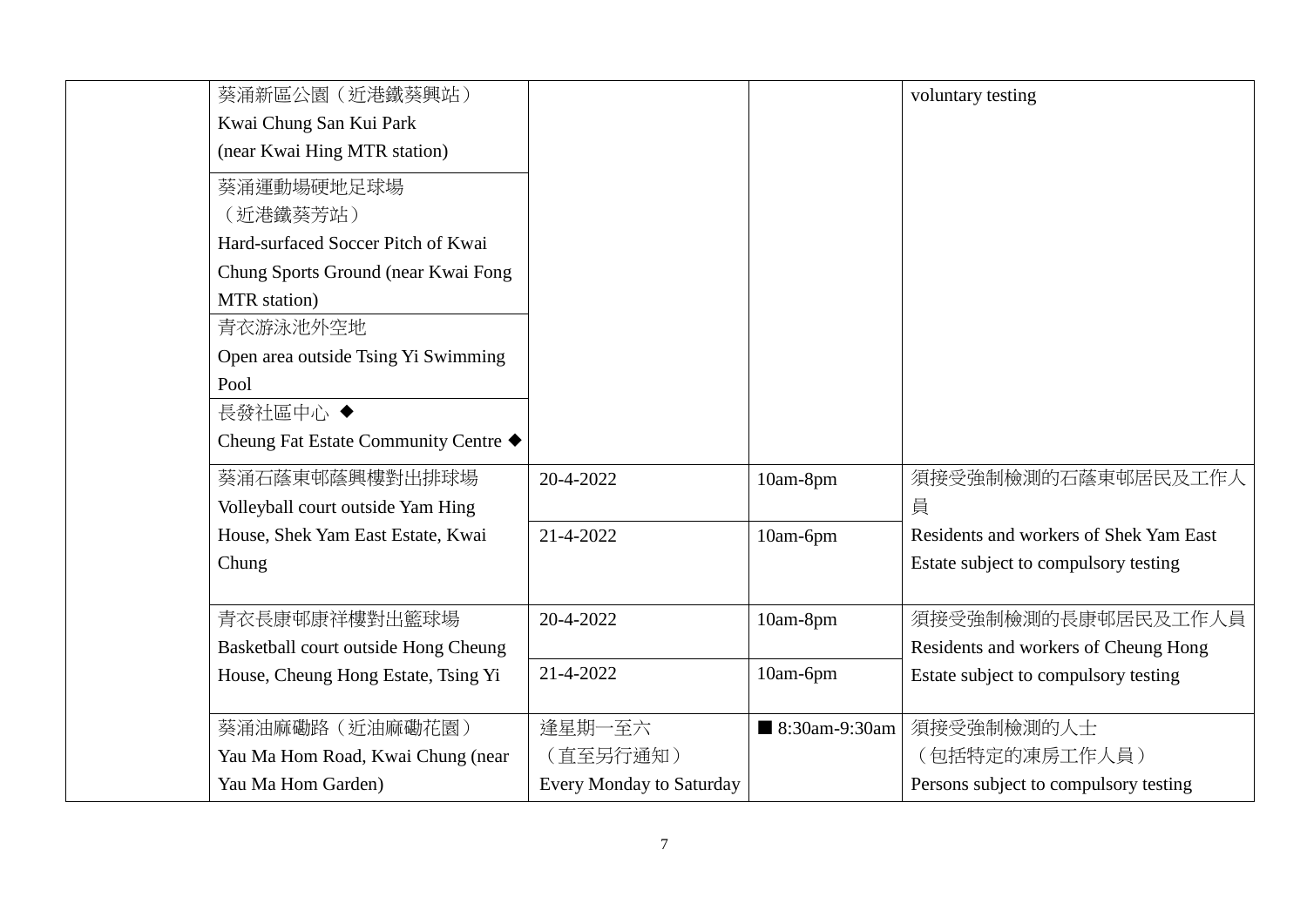|         | 葵青貨櫃碼頭 (和黃物流中心對出)                       | (until further notice)          | 10am-12:45pm                 | (including designated cold store          |
|---------|-----------------------------------------|---------------------------------|------------------------------|-------------------------------------------|
|         | Kwai Tsing Container Terminals (outside | ■逢星期一、三及五                       |                              | practitioners)                            |
|         | Hutchison Logistics Centre)             | Every Monday, Wednesday         |                              |                                           |
|         | 葵涌大連排道近中電變電站                            | and Friday                      | $\blacksquare$ 2:15pm-4:45pm |                                           |
|         | Tai Lin Pai Road near CLP Substation,   | ★逢星期二及四                         | $\star$ 5:30pm-7pm           |                                           |
|         | Kwai Chung                              | Every Tuesday and               |                              |                                           |
|         | 葵涌葵樂街近葵喜街                               | Thursday                        | $* 2:30pm-5pm$               |                                           |
|         | Kwai Lok Street near Kwai Hei Street,   | *逢星期二、四及六                       |                              |                                           |
|         | Kwai Chung                              | Every Tuesday, Thursday         |                              |                                           |
|         | 葵涌近永基路35號                               | and Saturday                    | $\blacksquare$ 5:15pm-7pm    |                                           |
|         | Near 35 Wing Kei Road, Kwai Chung       |                                 |                              |                                           |
|         |                                         |                                 |                              |                                           |
| 沙田      | 火炭禾寮坑路近禾寮坑遊樂場                           | 逢星期一至六                          | 10am-7pm                     | 須接受強制檢測的人士(包括特定的凍房                        |
| Sha Tin | Wo Liu Hang Road near Wo Liu Hang       | (直至另行通知)                        |                              | 工作人員)以及「願檢盡檢」人士                           |
|         | Playground, Fo Tan                      | <b>Every Monday to Saturday</b> |                              | Persons subject to compulsory testing     |
|         |                                         | (until further notice)          |                              | (including designated cold store          |
|         |                                         |                                 |                              | practitioners) and persons undergoing     |
|         |                                         |                                 |                              | voluntary testing                         |
|         | 烏溪沙站公共運輸交匯處 ◆                           | 每日 (直至另行通知)                     | 10am-8pm                     | 須接受強制檢測的當區居民及工作人員以                        |
|         | Wu Kai Sha Station Public Transport     | Daily (until further notice)    |                              | 及「願檢盡檢」人士                                 |
|         | Interchange ◆                           |                                 |                              | Local residents and workers subject to    |
|         | 馬鞍山遊樂場硬地足球場                             |                                 |                              | compulsory testing and persons undergoing |
|         | Hard-surfaced Soccer Pitch, Ma On Shan  |                                 |                              | voluntary testing                         |
|         | <b>Recreation Ground</b>                |                                 |                              |                                           |
|         |                                         |                                 |                              |                                           |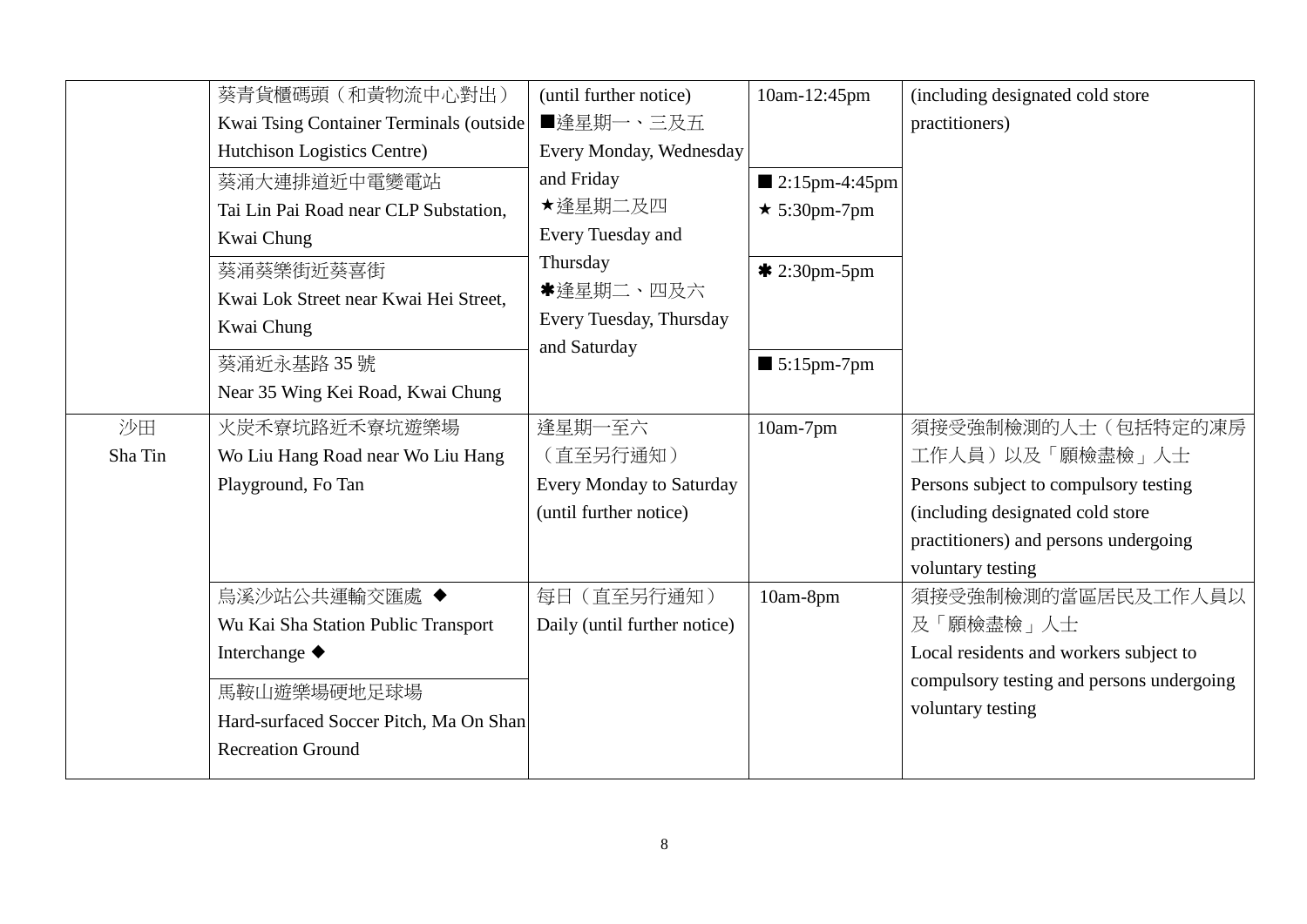|                | 沙田大會堂廣場 (近新城市廣場)<br>Plaza, Sha Tin Town Hall (near New<br>Town Plaza) |                              |          |                                                                                     |
|----------------|-----------------------------------------------------------------------|------------------------------|----------|-------------------------------------------------------------------------------------|
|                | 大圍美林體育館 ◆<br>Mei Lam Sports Centre, Tai Wai ◆                         |                              |          |                                                                                     |
|                | 車公廟體育館 ◆<br>Che Kung Temple Sports Centre ◆                           |                              |          |                                                                                     |
|                | 沙田圍遊樂場<br>Sha Tin Wai Playground                                      |                              |          |                                                                                     |
|                | 牛皮沙街遊樂場 (近港鐵第一城站)<br>Ngau Pei Sha Street Playground                   |                              |          |                                                                                     |
|                | (near City One MTR station)                                           |                              |          |                                                                                     |
| 大埔             | 鄉事會街2號大埔社區中心籃球場 ◆                                                     | 每日 (直至另行通知)                  | 8am-8pm  | 須接受強制檢測的當區居民及工作人員以                                                                  |
| Tai Po         | Basketball Court, Tai Po Community                                    | Daily (until further notice) |          | 及「願檢盡檢」人士                                                                           |
|                | Centre, 2 Heung Sze Wui Street ♦                                      |                              |          | Local residents and workers subject to<br>compulsory testing and persons undergoing |
|                | 汀太路 13號大埔體育館◆                                                         |                              | 10am-8pm | voluntary testing                                                                   |
|                | Tai Po Sports Centre, 13 Ting Tai Road                                |                              |          |                                                                                     |
| 北區             | 粉嶺和興體育館 ◆                                                             | 每日 (直至另行通知)                  | 8am-8pm  | 須接受強制檢測的當區居民及工作人員以                                                                  |
| North District | Wo Hing Sports Centre, Fanling $\blacklozenge$                        | Daily (until further notice) |          | 及「願檢盡檢」人士                                                                           |
|                | 粉嶺聯和墟遊樂場                                                              |                              | 10am-8pm | Local residents and workers subject to                                              |
|                | Luen Wo Hui Playground, Fanling                                       |                              |          | compulsory testing and persons undergoing                                           |
|                |                                                                       |                              |          |                                                                                     |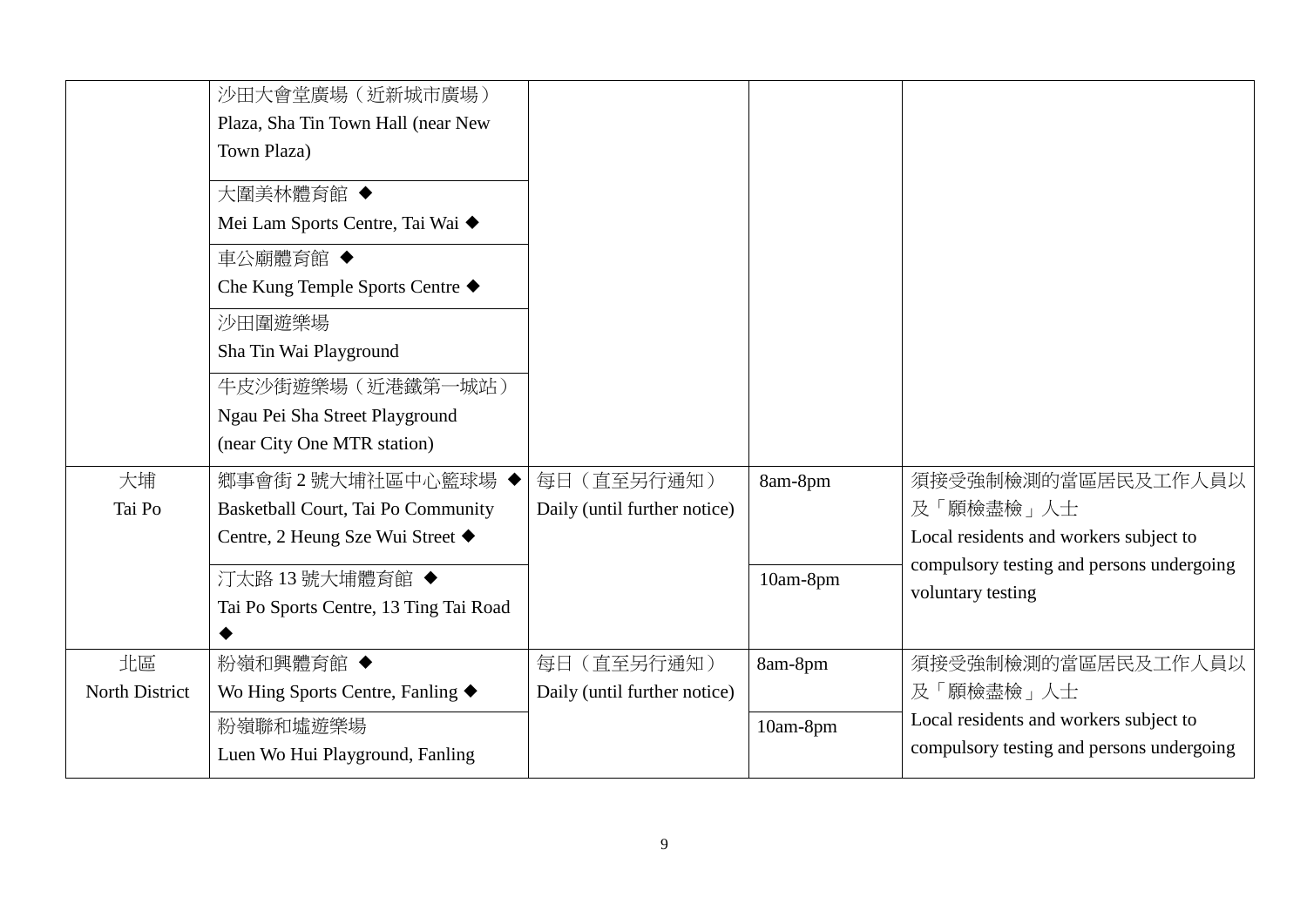|                 | 上水保榮路體育館 ◆<br>Po Wing Road Sports Centre, Sheung<br>Shui $\triangle$<br>上水單車匯合中心<br>Sheung Shui Cycling Entry/Exit Hub | 每日 (直至另行通知)<br>Daily (until further notice)       | 7am-12noon;<br>1pm-8pm | voluntary testing<br>須接受強制檢測的人士(包括上水屠房從<br>業員) Persons subject to compulsory                                                                |
|-----------------|------------------------------------------------------------------------------------------------------------------------|---------------------------------------------------|------------------------|---------------------------------------------------------------------------------------------------------------------------------------------|
|                 |                                                                                                                        |                                                   |                        | testing (including practitioners working at<br>Sheung Shui Slaughterhouse)                                                                  |
|                 | 上水近嘉富坊6號<br>Near 6 Ka Fu Close, Sheung Shui                                                                            | 逢星期一、三及五 (直至)<br>另行通知)<br>Every Monday, Wednesday | 8:30am-12:30pm         | 須接受強制檢測的人士<br>(包括特定的凍房工作人員)<br>Persons subject to compulsory testing                                                                        |
|                 | 粉嶺近樂業路9號<br>Near 9 Lok Yip Road, Fanling                                                                               | and Friday (until further<br>notice)              | 4:45pm-7pm             | (including designated cold store<br>practitioners)                                                                                          |
| 元朗<br>Yuen Long | 元朗安興遊樂場<br>On Hing Playground, Yuen Long<br>天水圍天晴社區會堂◆<br>Tin Ching Community Hall, Tin Shui<br>Wai ◆                  | 每日 (直至另行通知)<br>Daily (until further notice)       | 8am-8pm                | 須接受強制檢測的當區居民及工作人員以<br>及「願檢盡檢」人士<br>Local residents and workers subject to<br>compulsory testing and persons undergoing<br>voluntary testing |
|                 | 天水圍天瑞體育館 ◆<br>Tin Shui Sports Centre, Tin Shui Wai ◆<br>天水圍天柏路公園                                                       |                                                   | 10am-8pm               |                                                                                                                                             |
|                 | Tin Pak Road Park, Tin Shui Wai<br>元朗擊壤路五人足球場<br>Kik Yeung Road 5-a-side Football<br>Pitch, Yuen Long                  |                                                   |                        |                                                                                                                                             |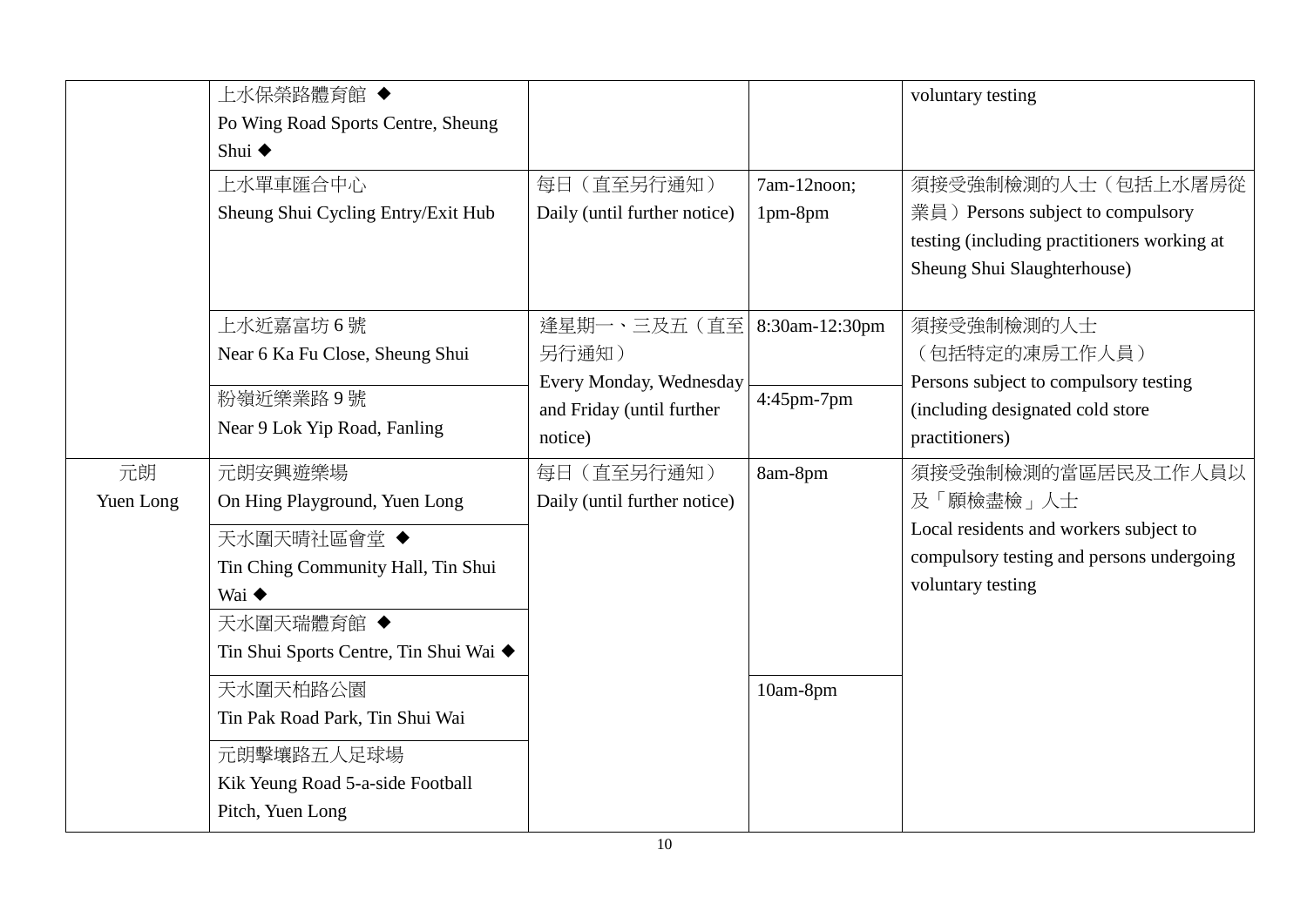|          | 元朗鳳琴街體育館 ◆                           |                              |          |                                           |
|----------|--------------------------------------|------------------------------|----------|-------------------------------------------|
|          | Fung Kam Street Sports Centre, Yuen  |                              |          |                                           |
|          | Long $\blacklozenge$                 |                              |          |                                           |
|          | 元朗近福喜街 67號                           | 逢星期一、三及五 (直至 2:30pm-4pm      |          | 須接受強制檢測的人士                                |
|          | Near 67 Fuk Hi Street, Yuen Long     | 另行通知)                        |          | (包括特定的凍房工作人員)                             |
|          |                                      | Every Monday, Wednesday      |          | Persons subject to compulsory testing     |
|          |                                      | and Friday (until            |          | (including designated cold store          |
|          |                                      | further notice)              |          | practitioners)                            |
| 屯門       | 安定/友愛社區中心地下有蓋操場                      | 每日 (直至另行通知)                  | 8am-8pm  | 須接受強制檢測的當區居民及工作人員以                        |
| Tuen Mun |                                      | Daily (until further notice) |          | 及「願檢盡檢」人士                                 |
|          | Covered Playground, G/F,             |                              |          | Local residents and workers subject to    |
|          | On Ting/Yau Oi Community Centre ◆    |                              |          | compulsory testing and persons undergoing |
|          | 青田遊樂場                                |                              |          | voluntary testing                         |
|          | <b>Tsing Tin Playground</b>          |                              |          |                                           |
|          | 新和里遊樂場(近屯門公路紅橋巴士                     |                              | 10am-8pm |                                           |
|          | 站)                                   |                              |          |                                           |
|          | San Wo Lane Playground (near Hung    |                              |          |                                           |
|          | Kiu bus stop on Tuen Mun Road)       |                              |          |                                           |
|          | 大興社區會堂◆                              |                              |          |                                           |
|          | Tai Hing Community Hall ◆            |                              |          |                                           |
|          | 蝴蝶灣社區中心 ◆                            |                              |          |                                           |
|          | Butterfly Bay Community Centre ◆     |                              |          |                                           |
| 離島       | 東涌北公園七人硬地足球場                         | 每日 (直至另行通知)                  | 10am-8pm | 須接受強制檢測的當區居民及工作人員以                        |
| Islands  | 7-a-side Hard-surfaced Soccer Pitch, | Daily (until further notice) |          | 及「願檢盡檢」人士                                 |
|          | Tung Chung North Park                |                              |          | Local residents and workers subject to    |
|          |                                      |                              |          |                                           |